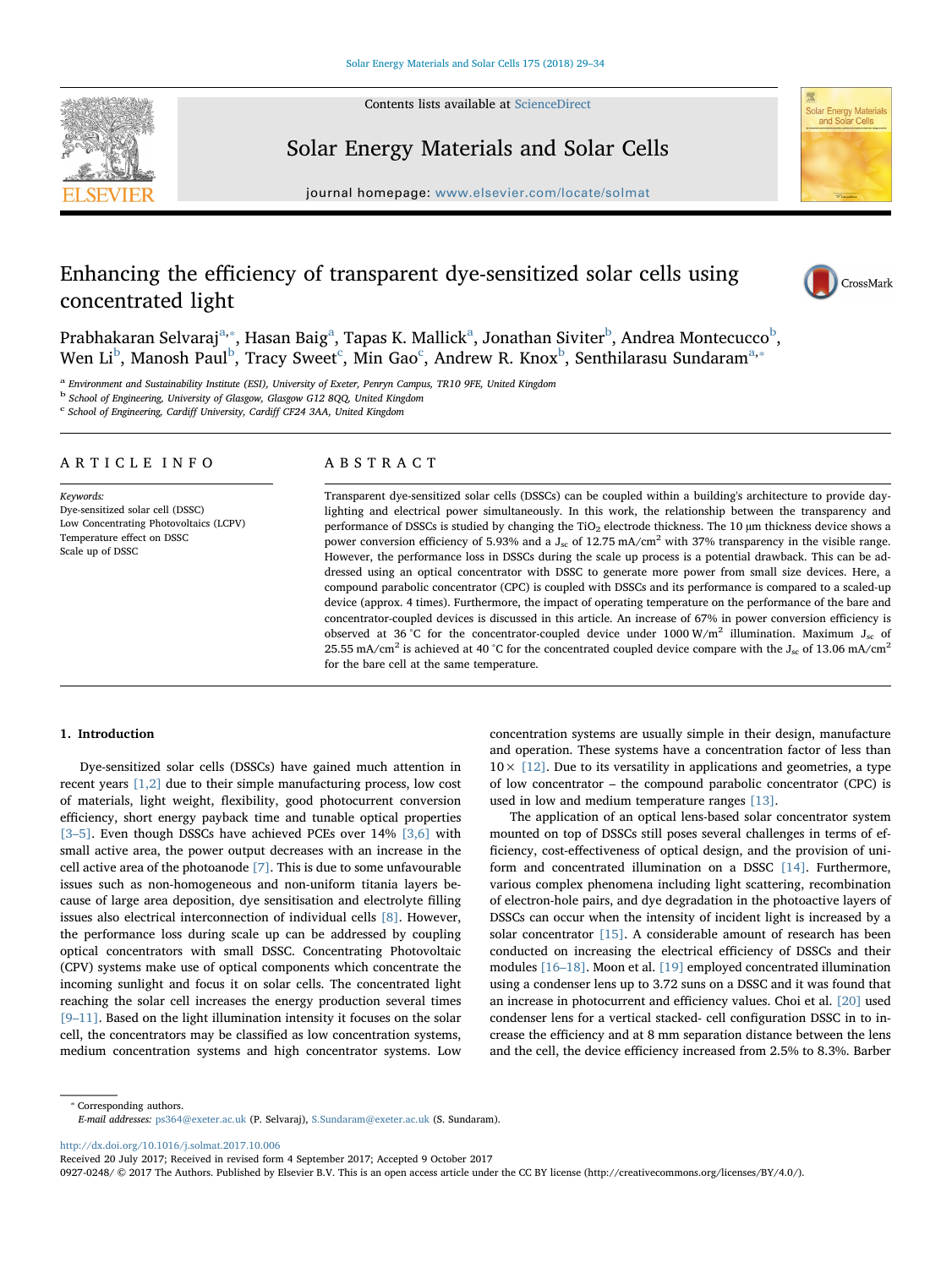et al. [\[21\]](#page-5-12) proposed a concentrator for a hybrid silicon-DSSC system with two different optical filters for visible and IR absorption to achieve about 20% efficiency. More recently, Sacco et al. [\[22\]](#page-5-13) demonstrated the application of a solar concentrator both in indoor and outdoor working conditions. The outdoor results show a linear behaviour for solar concentration factors up to 1.5. However, the LCPV has not been used on DSSC before. This article focuses on the performance of transparent DSSCs under low concentrated light.

In this work, we report the optical and electrical performance of transparent DSSCs by changing the working electrode thicknesses. A Low concentrator with  $3 \times$  optical concentration was designed and employed to study the effect of light concentration on DSSCs. Moreover, a systematic study of the temperature dependency on the performance of bare DSSCs and those coupled with LCPV system has been carried out.

# 2. Experimental methods

#### 2.1. DSSC fabrication

The working electrodes and the corresponding devices were prepared according to the literature procedures [\[23\].](#page-5-14) Fluorine doped transparent conducting SnO<sub>2</sub> (FTO) glass substrates (Pilkington 2.2 mm, 13 Ω/sq) were cleaned with distilled water and ethanol. A layer of 20 nm transparent  $TiO<sub>2</sub>$  paste (Dyesol 18NR-T) was coated on the conductive glass by screen printing. This was repeated (2–7 layers) to obtain different thicknesses for the working electrode (Labelled as devices L2-L7). The thickness of the TiO<sub>2</sub> electrodes was measured using Dektak 8 Advanced Development Profiler. In order to remove the organic particles, prepared thin films were annealed rapidly at 450 °C for 30 min. After cooling them to 80 °C, the TiO<sub>2</sub> electrodes were immersed into 0.2 mM N719 dye in ethanol at room temperature for 12–15 h. The iodide/tri-iodide electrolyte comprising 0.4 M LiI, 0.4 M tetrabutylammonium iodide (TBAI), and  $0.04$  M  $I_2$  dissolved in  $0.3$  M N-methylbenzimidazole (NMB) in acetonitrile (ACN) and 3-methoxypropionitrile (MPN) solvent mixture at a volume ratio of 1:1 was prepared and stirred for 24 h at room temperature [\[24\]](#page-5-15). Pt electrode was placed over the dye-adsorbed  $TiO<sub>2</sub>$  electrode with a 25  $\mu$ m hot-melt spacer between two electrodes. Iodide/tri-iodide electrolyte was introduced into the cell through the small hole drilled in the counter electrode. The active area of the TiO<sub>2</sub> electrodes was 0.28  $\mathrm{cm}^2$ . The hole in the counter electrode was sealed with a film (Meltonix- Solaronix) and a piece of cover glass. The transparency of the bare devices was measured using a UV–VIS–NIR spectrometer (PerkinElmer, Lambda 1050).

#### 2.2. Low concentrator fabrication

[Fig. 1](#page-1-0) shows the fabrication of the concentrator with a geometrical concentration factor of  $C = 4 \times$ . The concentrator was printed into two halves ([Fig. 1](#page-1-0)(a)), reflective film (94%) was adhered on the CPC surface ([Fig. 1](#page-1-0)(b)), and the two halves were assembled together as shown in ([Fig. 1](#page-1-0)(c)). The concentrator was placed on top of the solar cell for testing. [\(Fig. 1](#page-1-0)(d))

## 2.3. Device characterization

In an indoor controlled environment, the CPV unit was tested to evaluate the impact of radiation intensity. The setup essentially consists of a solar simulator which is a light source from a xenon lamp emanating collimated light rays and an I-V tracer which is used to characterise the electrical performance of the solar cell. The photovoltaic performances of the assembled devices were measured under 1000 W/ m<sup>2</sup> of light from a Wacom AAA continuous solar simulator (model: WXS-210S-20, AM1.5G). The I–V characteristics of the devices was recorded using EKO MP-160i I–V Tracer (similar set up used previously)

<span id="page-1-0"></span>

Fig. 1. Fabricated low concentrator. (a) one half of the printed concentrator, (b) adhered reflective film, (c) assembled concentrator used for this work and, (d) low concentrator coupled DSSC.

[\[25\]](#page-5-16). The temperature of the devices was recorded using an OMEGA RDXL 12SD temperature recorder. Finally, the concentrator unit was placed on the DSSC to perform DSSC-LCPV measurements.

# 3. Results and discussion

The advantage of making transparent DSSCs is easily adopt them into building architectures. So, the degree of transparency of DSSCs should be carefully taken into account when evaluating the efficiency of DSSCs [\[26\].](#page-5-17) The transparency of DSSCs is heavily depending on the thickness of  $TiO<sub>2</sub>$  nanostructured materials. [Fig. 2.](#page-2-0) shows (a) the relationship between  $TiO<sub>2</sub>$  thickness and DSSC device transparency, and (b) current density-voltage (J-V) curves of the corresponding devices. The average transparency of 53% was recorded for the device made with 3.5  $\mu$ m thick TiO<sub>2</sub> electrode (L2) and the device with 14  $\mu$ m thick  $TiO<sub>2</sub>$  electrode has 19% transparency. When the TiO<sub>2</sub> layer thickness was increased from 3.5 to 10  $\mu$ m an obvious increase of  $J_{\rm sc}$  from 7.36 mA/cm<sup>2</sup> to 12.75 mA/cm<sup>2</sup> was occurred in the corresponding devices, resulting in a corresponding improvement of efficiency from 2.51% to 5.93%. More dye molecules attached to the thick  $TiO<sub>2</sub>$  films absorb more light, leading to low transmittance, also thick films physically block/absorb the light [\[26\].](#page-5-17) Conversely, the photovoltaic performance decreased after 10  $\mu$ m thick TiO<sub>2</sub> with further increase in titania layer thickness (12  $\mu$ m, 14  $\mu$ m) [27–[29\].](#page-5-18) This is due to increase the length of the electron pathways, and thus decrease FF and  $V_{\text{oc}}$ [30–[32\]](#page-5-19). The photovoltaic parameters of the devices with different  $TiO<sub>2</sub>$ thickness are given in [Table 1.](#page-2-1)

# 3.1. Scaled up device- comparison with LCPV coupled device

In order to use DSSCs as building integrated photovoltaic (BIPV) element, the devices need to be prepared as transparent as possible especially for window applications. Due to this, scaling up of DSSC has become an important process even though it has associated with different issues. Here,  $1.1 \text{ cm}^2$  active area DSSC device with 10  $\mu$ m titania thickness and 37% transparency was fabricated to study the perfor-mance of a scale-up device [\(Fig. 3](#page-2-2)). [Fig. 4](#page-2-3)(a), (b) shows the current density -voltage and power density – voltage behaviour respectively for device with an active area of 0.28 cm<sup>2</sup> and 1.1 cm<sup>2</sup> ( $\sim$  4 times larger area than  $0.28 \text{ cm}^2$ ). The short circuit current of 1.1 cm<sup>2</sup> active area device is higher than the small area device. However, the current density and power density of the scaled up DSSC is much lower than the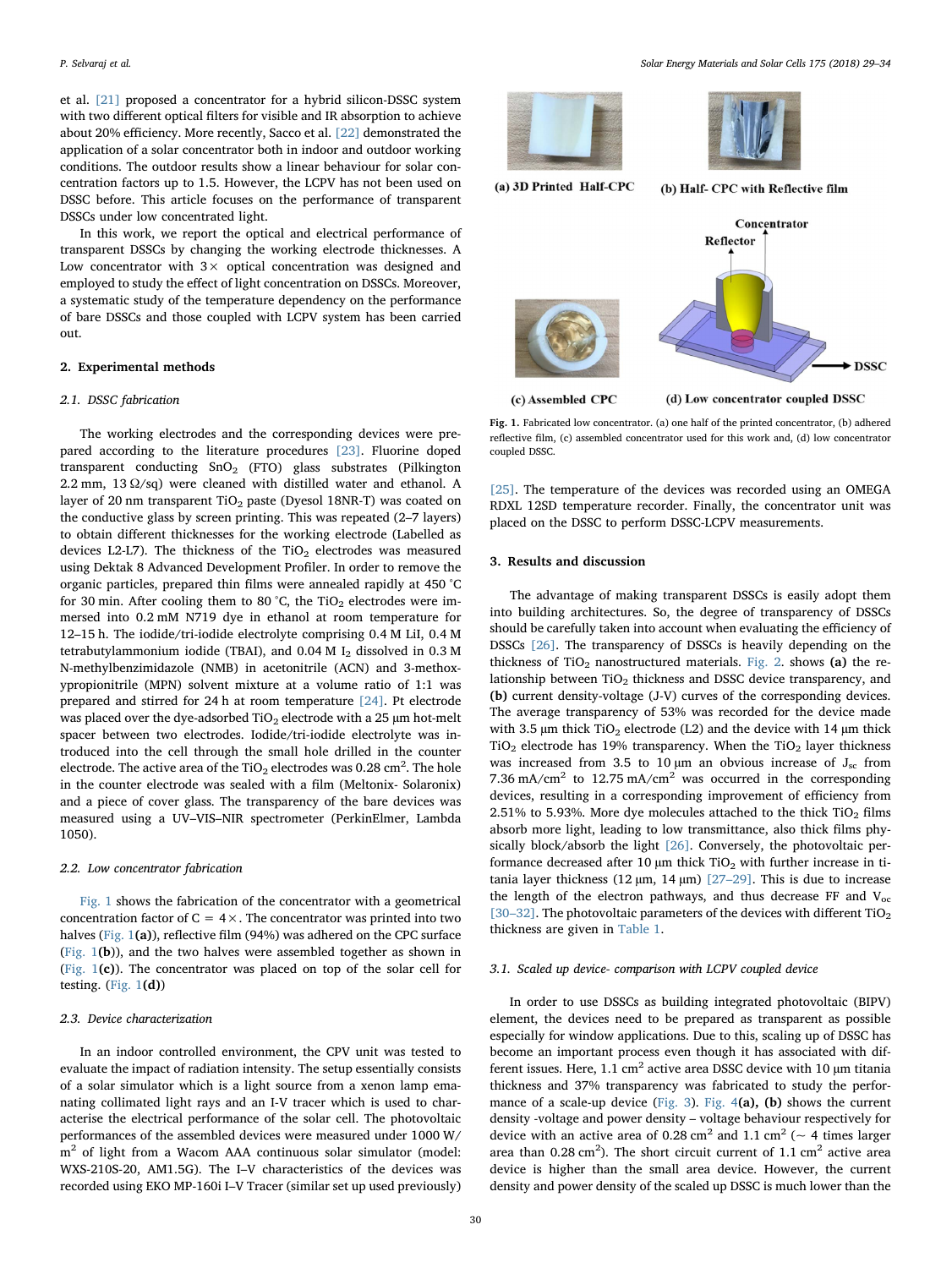<span id="page-2-0"></span>

Fig. 2. (a) Effect of working electrode thickness on device transparency, (b) Photocurrent density-voltage (J-V) curves of the bare DSSCs based on different TiO<sub>2</sub> thicknesses.

#### <span id="page-2-1"></span>Table 1

Photovoltaic parameters of the bare cells based on different  $TiO<sub>2</sub>$  thicknesses under an illumination of  $1000 \text{ W/m}^2$  (AM 1.5G).

| Device         | TiO <sub>2</sub> thickness<br>$(\mu m)$ | $J_{\rm ec}$<br>$\left[\text{mA/cm}^2\right]$ | $V_{oc}$ [mV] | ff [%] | $P_{max}$<br>$\left[\text{mW/cm}^2\right]$ | η [%] |
|----------------|-----------------------------------------|-----------------------------------------------|---------------|--------|--------------------------------------------|-------|
| L <sub>2</sub> | 3.5                                     | 7.36                                          | 733           | 46.6   | 2.48                                       | 2.51  |
| L3             | 6.0                                     | 11.14                                         | 756           | 54.0   | 4.46                                       | 4.49  |
| L4             | 8.0                                     | 12.42                                         | 746           | 56.2   | 4.99                                       | 5.02  |
| L <sub>5</sub> | 10.0                                    | 12.75                                         | 793           | 58.7   | 5.87                                       | 5.93  |
| L6             | 12.0                                    | 11.81                                         | 763           | 59.0   | 5.10                                       | 5.15  |
| L7             | 14.0                                    | 8.28                                          | 742           | 56.6   | 3.22                                       | 3.24  |

## <span id="page-2-4"></span>Table 2

Photocurrent density – voltage (J-V) parameters of the bare cells and scaled up device under an illumination of 1000 W/m<sup>2</sup> (AM 1.5G).

| <b>Device</b>             | $I_{sc}$ [mA] $J_{sc}$ | $\left[\text{mA/cm}^2\right]$ | $V_{\rm oc}$ [mV] ff [%] $P_{\rm max}$ |      | $\left[\text{mW}/\text{cm}^2\right]$ | η [%] |
|---------------------------|------------------------|-------------------------------|----------------------------------------|------|--------------------------------------|-------|
| L5                        | 3.60                   | 12.75                         | 793                                    | 58.7 | 5.87                                 | 5.93  |
| L5-1.1 $\text{cm}^2$ 7.76 |                        | 6.93                          | 773                                    | 49.3 | 2.96                                 | 2.64  |

small area devices. Due to the high sheet resistance, which causes Ohmic loss and further leads to a significantly reduced fill-factor as well as efficiency of the scaled-up devices [\[33\].](#page-5-20) ([Table 2](#page-2-4)).

# 3.2. Low concentrator coupled devices

The LCPV system was placed on DSSCs to understand the photovoltaic performance of DSSCs under concentrated light. [Fig. 5](#page-3-0) and [Table 3](#page-3-1) show the photocurrent density-voltage characteristics and the photovoltaic parameters of the DSSCs coupled with the low concentrator system. It is clear from the table that  $J_{sc}$  of the devices coupled with the concentrator increased with the  $TiO<sub>2</sub>$  electrode thickness. Device L5C has the highest  $J_{sc}$  of 23.16 mA/cm<sup>2</sup>, which is 82% higher than the corresponding bare device. Increase in the short circuit current is due to the concentrated light. Like silicon solar cells, open circuit



Fig. 4. Comparison of (a) J-V curves, and (b) power density of the small area bare cells, coupled with LCPV and scaled up device.

<span id="page-2-2"></span>

rgence nomic mation

(b) Scaled up DSSC

<span id="page-2-3"></span>Fig. 3. Fabricated L5 devices. (a) Small active area bare DSSC and (b) Scaled-up device.

(a) Fabricated Bare DSSC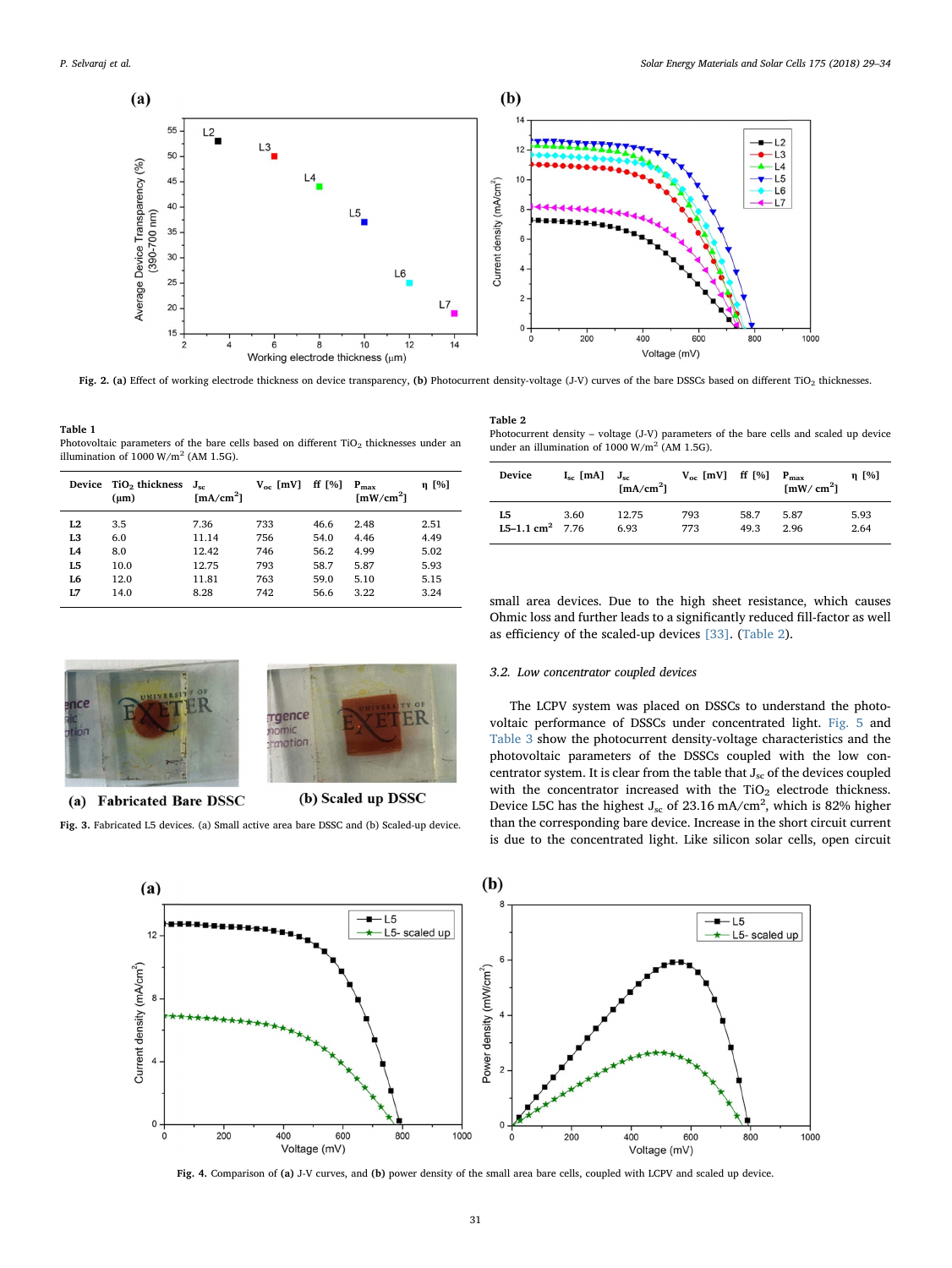<span id="page-3-0"></span>

Fig. 5. Photocurrent density-voltage (J-V) curves for the low concentrator coupled devices based on different TiO<sub>2</sub> thicknesses.

#### <span id="page-3-1"></span>Table 3

Photovoltaic parameters of the cells based on different TiO<sub>2</sub> thicknesses with low concentrator under an illumination of 1000 W/m<sup>2</sup> (AM 1.5G).

| Device | $J_{sc}$ [mA/cm <sup>2</sup> ] | $V_{\alpha c}$ [mV] | ff [%] | $P_{\text{max}}$ [mW/ cm <sup>2</sup> ] | n [%] |
|--------|--------------------------------|---------------------|--------|-----------------------------------------|-------|
| L2C    | 14.86                          | 757                 | 34.4   | 3.89                                    | 3.90  |
| L3C    | 19.55                          | 782                 | 42.7   | 6.55                                    | 6.60  |
| L4C    | 19.96                          | 775                 | 45.6   | 7.08                                    | 7.12  |
| L5C    | 23.16                          | 816                 | 46.2   | 8.74                                    | 8.82  |
| L6C    | 20.48                          | 794                 | 47.3   | 7.68                                    | 7.77  |
| L7 C   | 11.63                          | 774                 | 53.5   | 4.63                                    | 4.69  |
|        |                                |                     |        |                                         |       |

voltage of DSSC increases logarithmically with light intensity according to the equation below,

$$
V'_{oc} = V_{oc} + \frac{n k T}{q} \ln X
$$

where X is the concentration of sunlight  $[34]$ .

Although fill factor decreased for all the devices compared with the bare cells, which could be due to more electron recombination, but the overall photovoltaic performance increased for all the devices coupled with the low concentrator.

The photovoltaic performances of bare and concentrator coupled DSSCs with respect to TiO<sub>2</sub> film thickness are compared in Fig.  $6(a)-(d)$ . It is clear that the concentrator coupled devices perform better than their bare counterparts. From the comparison, device L5 with 10  $\mu$ m  $TiO<sub>2</sub>$  thickness is found to be the best of all devices with 5.9% and 8.8% PCE for bare and concentrator coupled cells respectively. To find the concentrator intensity output, a  $0.28 \text{ cm}^2$  silicon solar cell was coupled with the same low concentrator and its performance was compared with the bare silicon solar cell. It was found that the LCPV system coupled silicon solar cell showed an optical concentration of  $3.05 \times$ (Supporting information). From the comparison between L5 scaled-up device and low concentrator coupled one, the concentrator coupled device has slightly lesser current value due to the losses in reflective film. On the other hand, the current density of the concentrator coupled device is much higher than the scaled-up device which increases the overall performance. From the above comparison L5 has been found as the champion device. Therefore, device L5 has been taken for further analysis.

#### 3.3. Impact of operating temperature

DSSC performance is very sensitive to its operating temperature, as the concentrated sunlight generates high temperature due to high light

<span id="page-3-2"></span>

Fig. 6. Comparison of performance parameters with different working electrode thickness for bare and low concentrator coupled devices.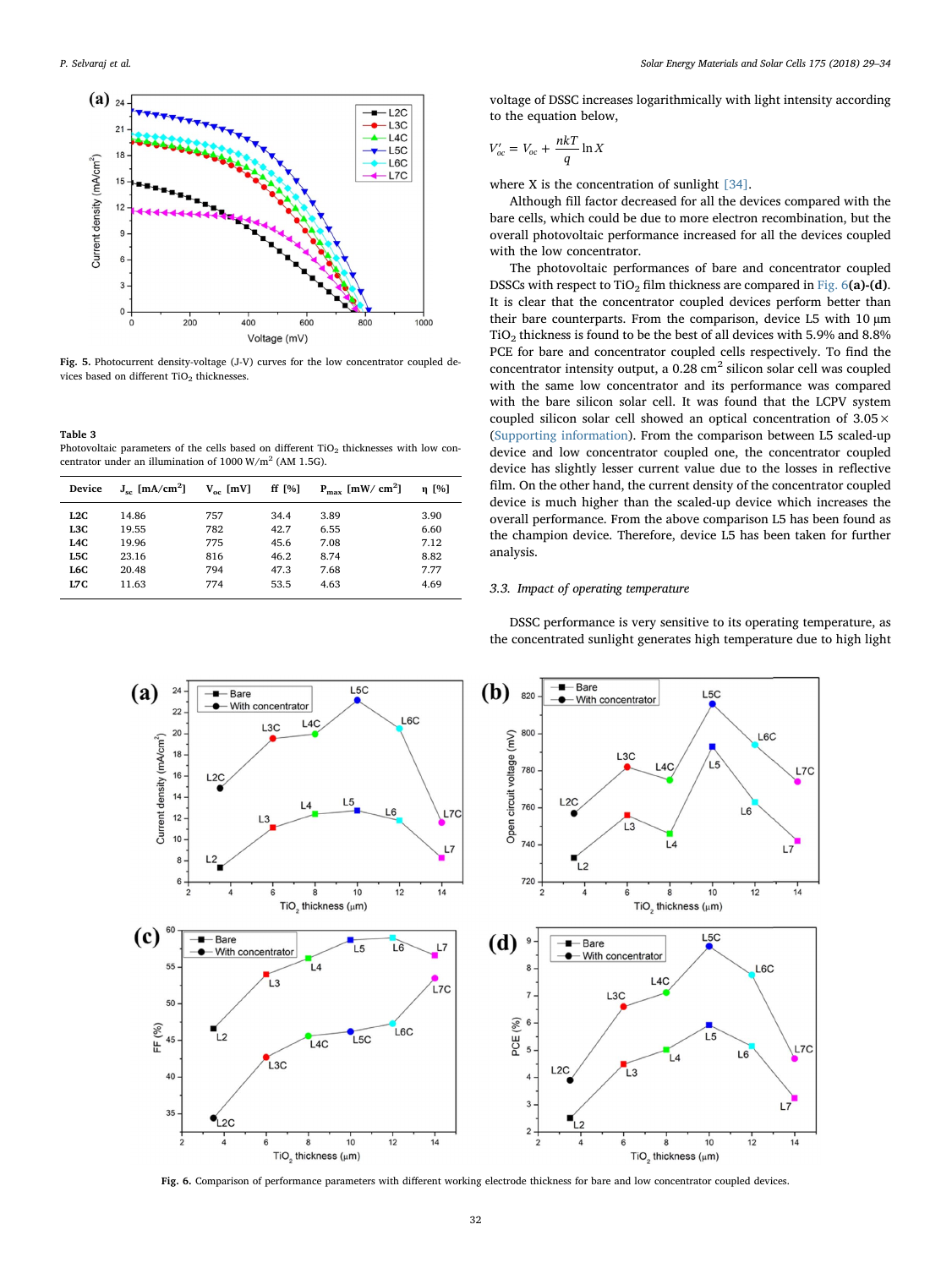<span id="page-4-0"></span>

Fig. 7. Temperature dependence of the DSSC parameters of bare cell (L5) and coupled with LCPV (L5C) measured under an illumination of 1000 W/m<sup>2</sup> (AM 1.5G). (a) Temperature (°C) vs Current density (mA/cm<sup>2</sup>), (b) Temperature (°C) vs Open circuit voltage (mV), (c) Temperature (°C) vs Fill factor, (d) Temperature (°C) vs power conversion efficiency.

intensity [\[35\].](#page-5-22) To understand the stability and behaviour of transparent DSSCs at different operating temperatures, the best performing device (L5) was tested with and without LCPV under 1 sun illumination for 20 min. It can be seen from [Fig. 7](#page-4-0)(a) that current density  $(J_{\rm sc})$  for the bare device increases gradually up to 42 °C and then starts decreasing. For the device coupled with LCPV,  $J_{sc}$  increases till 40 °C and then falls, whereas,  $V_{oc}$  increases at the start then steadily decreases with temperature for both devices (Fig.  $7(b)$ ). On the other hand, power density reaches its maximum value at 36 °C then starts decreasing from 5.99 to 5.91 mW/cm<sup>2</sup> for bare devices and from 10.01 to 8.57 mW/cm<sup>2</sup> for low concentrator coupled devices. The maximum power conversion efficiency is recorded at 36 °C ([Fig. 7](#page-4-0)(d)) for both the devices. It was found that the devices reached a steady state temperature of 52 °C after 20 min. Both devices show positive and negative temperature co-efficient as the power conversion efficiency of both the devices increasing till 36 °C then start decreasing. This oscillatory behaviour of the optoelectronic properties may be attributed due to the different velocities of the redox processes occurring at the TiO2/dye, dye/electrolyte and the electrolyte/counter electrode interfaces of the DSSCs [\[36,37\]](#page-5-23).

A low concentrator with  $3 \times$  optical concentration was designed and employed on the devices, and the relationship between the transparency and performance of the devices has been understood. Due to high light intensity, the LCPV coupled devices obtained higher current density than the bare devices. Due to this, the overall performance of the solar cells increases even at high temperatures. As liquid electrolyte based DSSCs have concerns of solvent leakage and corrosion problems in the long-term process, coupling concentrators with solid state DSSCs is an option. Moreover, porphyrin sensitizers could be used to achieve high photovoltaic performance devices. Nevertheless, the energy payback time of DSSCs is much lower compared with silicon solar cells [\[38\]](#page-5-24), and the low concentrators can be fabricated with low cost

materials. Therefore, this system can be economically compatible with common Si solar cell based systems.

### 4. Conclusion

The performance of the DSSCs with various  $TiO<sub>2</sub>$  electrode thicknesses and transparencies was analyzed. It has been found that the photovoltaic performance of the devices increase with the thickness of the mesoporous  $TiO<sub>2</sub>$ , before it starts decreasing for high thickness devices, which is due to long electron diffusion length. In an indoor environment, the performance of transparent DSSCs coupled with low concentrator photovoltaic system was studied. The results show that the overall performance of the LCPV system coupled devices is more than 50% higher than the bare DSSCs. To estimate the impact of operating temperature of the devices due to the addition of  $3\times$  concentrating light, the devices were measured under different temperatures for both bare and concentrator coupled cells. The results obtained demonstrate that the LCPV system coupled device stability is similar to the bare device. All the above findings will offer useful insights into solve the scaling up problem of DSSCs using solar concentrators for efficient and environmentally friendly solar cells.

# Acknowledgement

The authors gratefully acknowledge financial support received from the EPSRC through Solar Challenge project SUNTRAP (EP/K022156/1).

Prof. Hari Upadhyaya and Dr. Prabhakararao Bobili, Brunel University, London for thickness measurements.